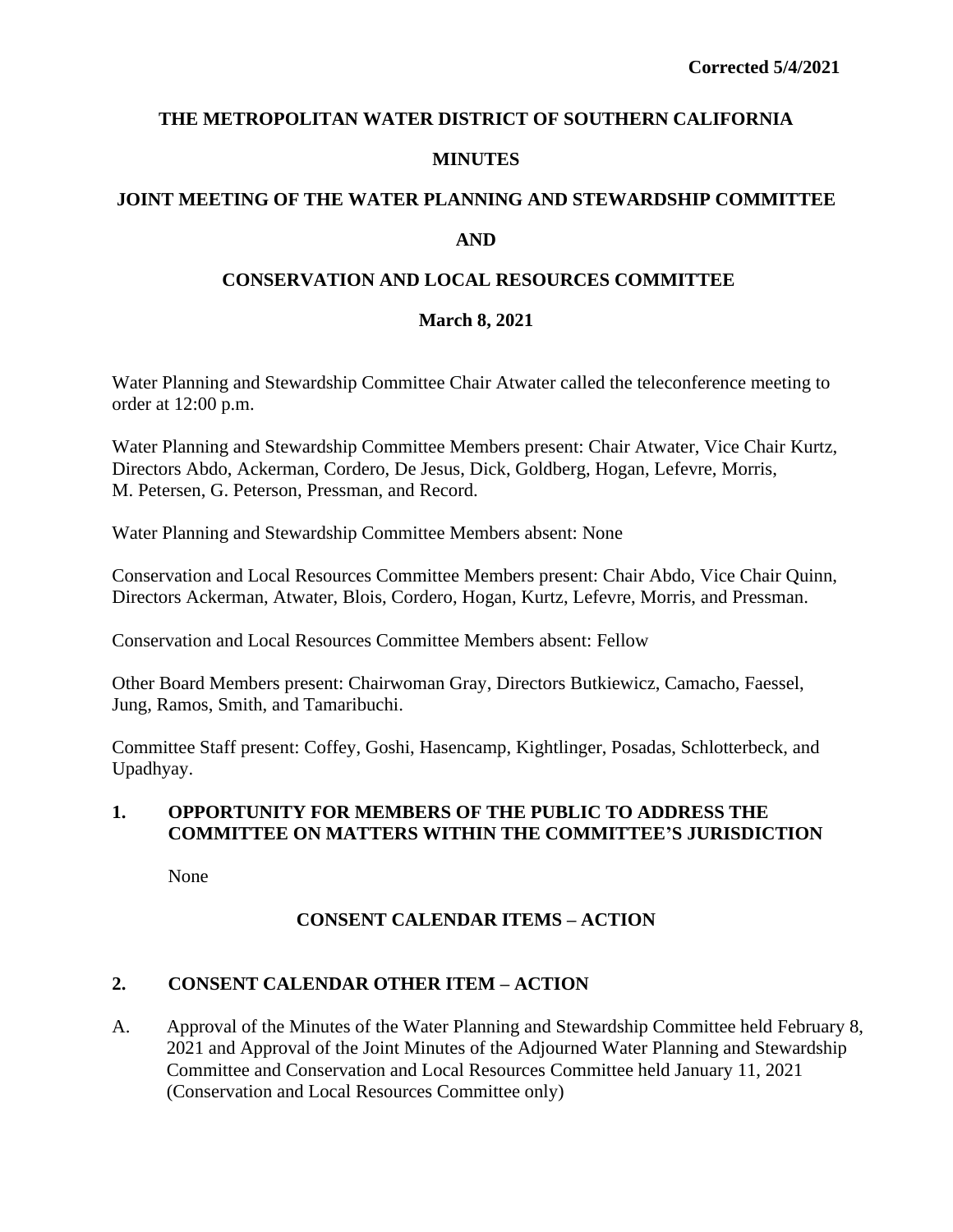#### **3. CONSENT CALENDAR ITEMS – ACTION**

- 7-4 Subject: Authorize the General Manager to enter into a Coordinated Operating Agreement with San Bernardino Valley Municipal Water District and delegate authority to the General Manager to enter into related future agreements with member agencies and local agencies, as needed, for extraordinary supply consistent with the terms approved by the Board; the General Manager has determined that the proposed action is exempt or otherwise not subject to CEQA Presented by: James Bodnar, Program Manager, Water Transfer & Exchange Issues Motion: a. Authorize the General Manager to execute an agreement with San Bernardino Valley Municipal Water District consistent with key terms outlined herein and in **Attachment 1**, and in a form approved
	- by the General Counsel; and b. Delegate authority to the General Manager to enter into related future agreements with member agencies and local agencies consistent with the terms outlined herein and in **Attachment 2**, and in a form approved by the General Counsel.

The following Directors provided comments or asked questions:

- 1. Smith
- 2. Atwater
- 3. Lefevre

Director Morris made a motion, seconded by Director Lefevre to approve the consent calendar items 2A and 7-4:

Approval of the Minutes of the meeting of the Water Planning and Stewardship Committee held February 8, 2021 and item 7-4.

The vote was:

Ayes: Directors Abdo, Ackerman, Atwater, Cordero, De Jesus, Dick, Goldberg, Hogan (voted yes on item 7-4 subject to the county water authority's letter placed on record), Kurtz, Lefevre, Morris, M. Petersen, G. Peterson, Pressman, and Record.

Noes: None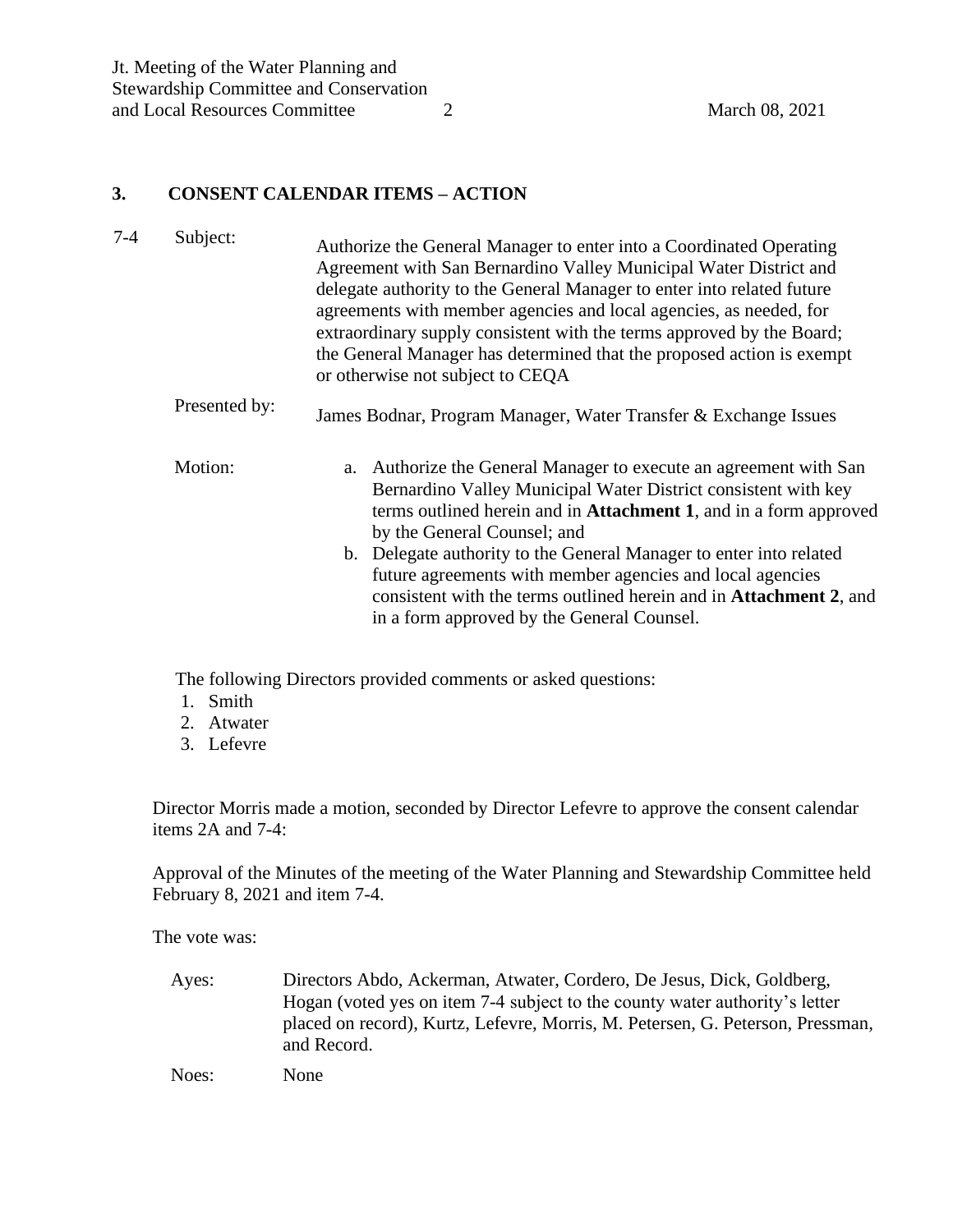Abstentions: Directors Goldberg and Hogan (Item 7-4) Absent: None The motion for item 2A (Minutes of the meeting of the Water Planning and Stewardship Committee held February 8, 2021) passed by a vote of 15 ayes, 0 noes, 0 abstain, and 0 absent Director Hogan, from San Diego County Water Authority, requested that the San DiegoCounty Water Authority letter, dated March 7, 2021, addressed to Marcia Scully, General Counsel, Metropolitan Water District of Southern California, regarding Board Letter 7-4, be added to the record. The motion for item 7-4 passed by a vote of 15 ayes, 0 noes, 1 abstain, and 1 absent Approval of the Joint Minutes of the Adjourned Water Planning and Stewardship Committee and Conservation and Local Resources Committee held January 11, 2021. (Conservation and Local Resources Committee only) The vote was: Ayes: Directors Abdo, Ackerman, Atwater, Blois, Cordero, Hogan, Kurtz, Lefevre,

Morris and Pressman, and Quinn. Noes: None Abstentions: None

Absent: Director Fellow

The motion passed by a vote of 11 ayes, 0 noes, 0 abstain, and 1 absent.

#### **END OF CONSENT CALENDAR ITEMS**

#### **4. OTHER BOARD ITEMS – ACTION**

None

**Corrected**

# **5. BOARD INFORMATION ITEMS**

None

#### **6. COMMITTEE ITEMS**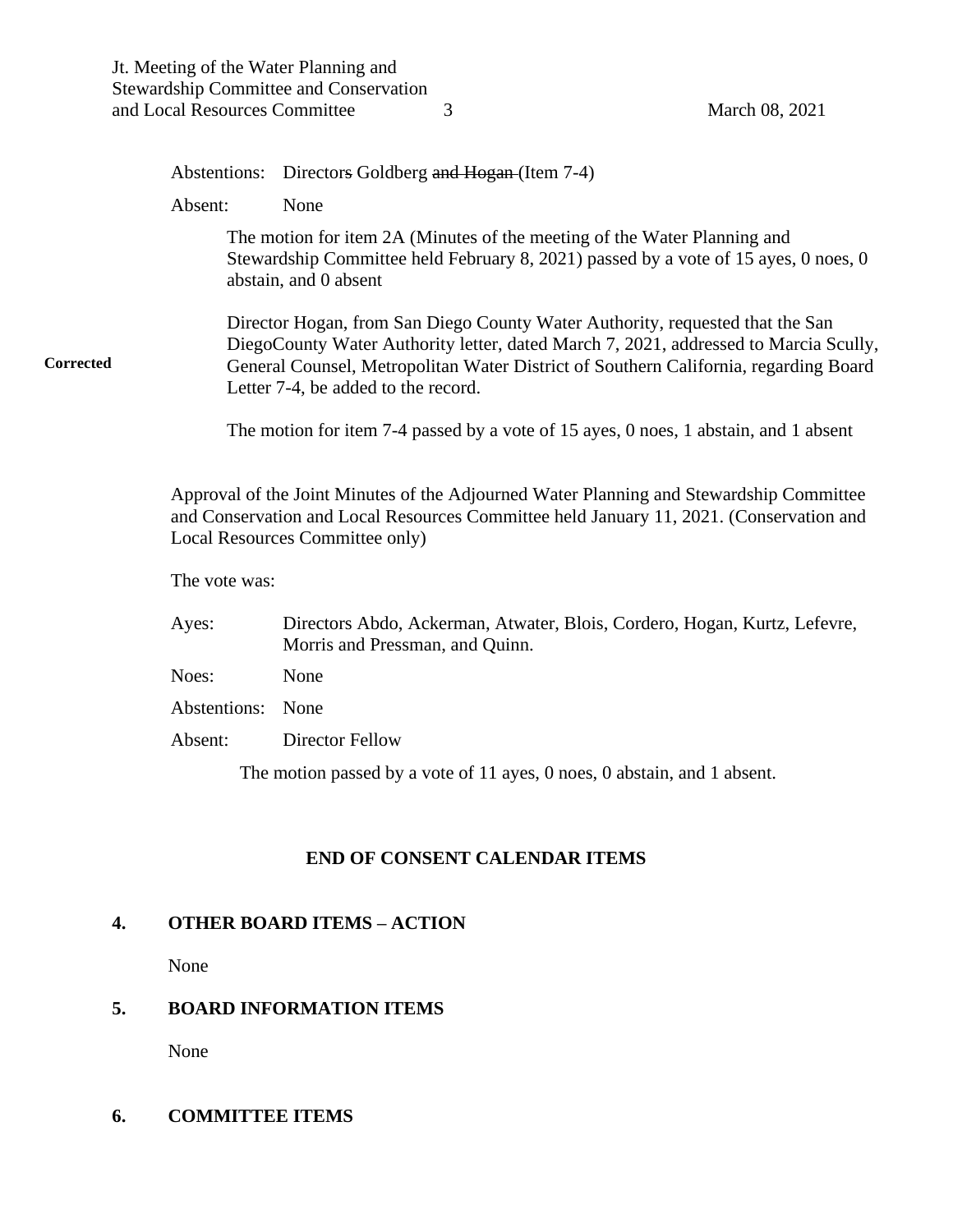a. Subject: Update on Water Surplus and Drought Management Plan

Presented by: Tiffany Tran, Assistant Resource Specialist II, Resource Planning Team

Ms. Tran provided an update on the State Water Project supply, the Colorado River supply, weather forecast and an update on the 2021 supply and demand balances.

The following Directors provided comments or asked questions:

1. Lefevre

Director Atwater then passed the meeting over to Director Abdo, Chair of the Conservation and Local Resources Committee.

b. Subject: Conservation Update Presented by: Tina Andry, Assistant Resource Specialist II

Ms. Andry provided an update on the Conservation expenditures and activities and a short overview of the water affordability study in collaboration with the Alliance for Water Efficiency.

- c. Subject: Update on Implementation of Statutes Making Conservation as a California Way of Life
	- Presented by: Lindsay McPhail, Assistant Resource Specialist II

Ms. McPhail provided an update on the conservation legislation, Making Conservation as a California Way of Life, codified by AB 1668 and SB 606, signed in May 2018.

Following this presentation, Conservation and Local Resource Committee Chair Abdo turned over the meeting to Water Planning and Stewardship Committee Chair Atwater.

#### **7. MANAGEMENT REPORTS**

a. Subject: Colorado River Matters

Presented by: Bill Hasencamp, Manager, Colorado River Resources